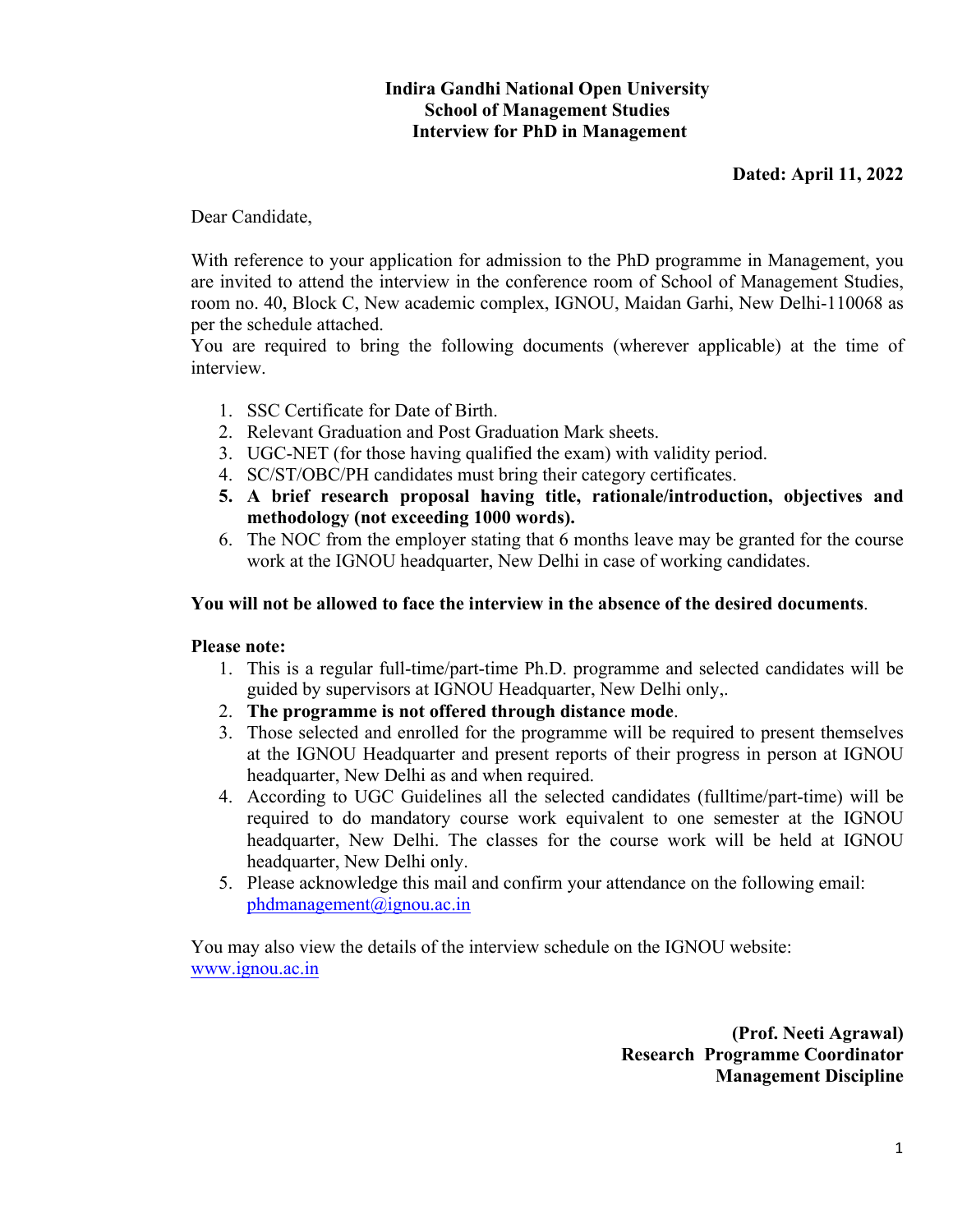### **IGNOU**

#### **SOMS**

### **Schedule for Interview for PhD in Management (General category) Date: April 28, 2022 Morning Shift reporting time: 10.00 AM**

| S.No.          | APP.NO      | <b>NAME</b>         | <b>FATHER'S NAME</b>       | <b>GENDER</b> | Email id                       | <b>Mobile</b> |
|----------------|-------------|---------------------|----------------------------|---------------|--------------------------------|---------------|
|                | 21910022228 | Ankita Mishra       | <b>B</b> P Mishra          | Female        | mba.ankita@gmail.com           | 7007332007    |
| $\overline{2}$ | 21910023495 | Akshita Garg        | Mr. Rajendra Kumar Garg    | Female        | gargakshita93@gmail.com        | 8851762832    |
| 3              | 21910022996 | Paawan Vatsa        | Jai Shankar Jha            | Male          | vatsapaawan5@gmail.com         | 8709328796    |
| 4              | 21910026245 | Monika Bhardwaj     | Laxmi Niwas Sharma         | Female        | monikabh.kalinga@gmail.com     | 9589809106    |
| 5              | 21910009347 | Seema Devi          | Hari Singh                 | Female        | seemabishnoi329@gmail.com      | 8901099329    |
| 6              | 21910021273 | Parnika Mangla      | Joginder Kr. Mangla        | Female        | mangla.parnika@gmail.com       | 9205050695    |
| $\overline{7}$ | 21910009711 | Abhinav Ranjan      | Prabhu Ranjan Prasad Singh | Male          | shriabhinavranjan@gmail.com    | 8527527595    |
| 8              | 21910009787 | Manoj Kumar         | Chaman Lal                 | Male          | diyajagrit@gmail.com           | 9896110949    |
| 9              | 21910014325 | Nikhil Raj          | Vinod Kumar Sharma         | Male          | nikhilraj $7x@gmail.com$       | 8877392658    |
| 10             | 21910018694 | Swati Tyagi         | Yogendra Pal Tyagi         | Female        | Swatityagi0105@gmail.com       | 9654434684    |
| 11             | 21910010692 | Krishna Kant Tiwari | Anjani Kumar Tiwari        | Male          | krishnakanttiwari009@gmail.com | 8860464869    |
| 12             | 21910014297 | Sonam Tomar         | G P Tomar                  | Female        | tomar sonam@yahoo.com          | 9654612728    |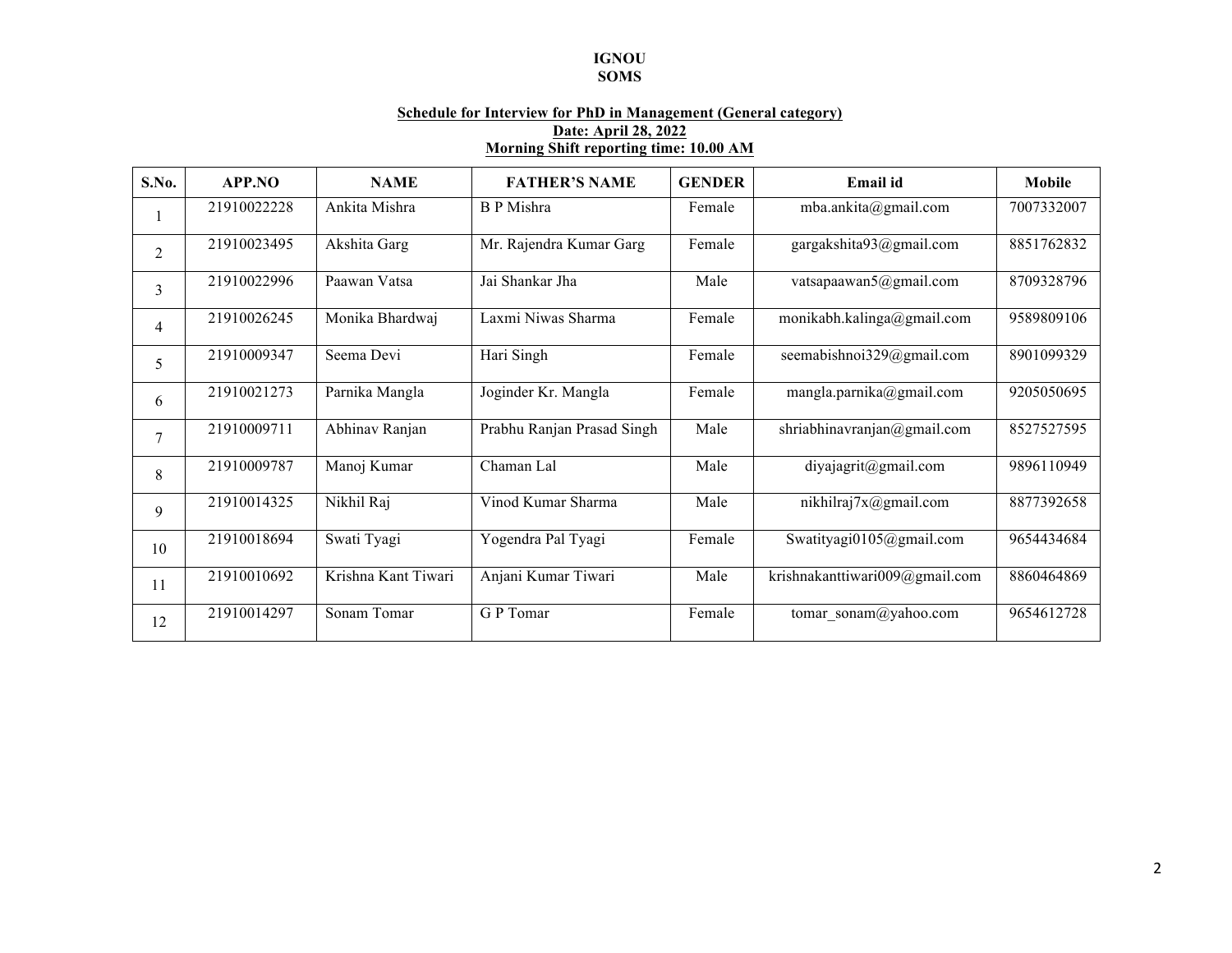### **IGNOU SOMS**

#### **Schedule for Interview for PhD in Management (General category) Date: April 28, 2022 Afternoon Shift reporting time: 2.00 PM**

| S.No. | APP.NO      | <b>NAME</b>                  | <b>FATHER'S NAME</b> | <b>GENDER</b> | Email id                     | <b>Mobile</b> |
|-------|-------------|------------------------------|----------------------|---------------|------------------------------|---------------|
| 13    | 21910020739 | Ganesh Hosur                 | Bangarappa Hosur     | Male          | ganesh.hosur28@gmail.com     | 9448394936    |
| 14    | 21910025092 | Ranu Jain                    | Suresh Kumar Jain    | Female        | ranusinghal $83$ @gmail.com  | 9810976760    |
| 15    | 21910001209 | Parag Abhay Tipnis           | Abhay Gajanan Tipnis | Male          | paragatipnis@gmail.com       | 9643879082    |
| 16    | 21910001853 | Metty                        | Mathew               | Female        | mettymathew1993@gmail.com    | 9400431993    |
| 17    | 21910025397 | Parveen Kumar Abrol          | Kartar Nath Abrol    | Male          | parv.office@gmail.com        | 9764029222    |
| 18    | 21910031661 | Rama Shanker Prasad<br>Singh | Gorakh Nath Singh    | Male          | rspsingh $63@g$ mail.com     | 9920999254    |
| 19    | 21910011478 | Sangeeta Wadhera             | Yashpal Singh        | Female        | sangeetawadherapqr@gmail.com | 7753067025    |
| 20    | 21910017380 | Preeti Sharma                | Parmatma Prasad      | Female        | preeti.s92@yahoo.com         | 9958252364    |
| 21    | 21910019921 | Ritu Vij                     | Ramesh Chander Arora | Female        | rituvij710@gmail.com         | 9812312970    |
| 22    | 21910012317 | Kirti Sharma                 | Pramod Sharma        | Female        | sharma.1993.kirti@gmail.com  | 9625238427    |
| 23    | 21910011073 | Rubi Gupta                   | Ashok Kumar          | Female        | rubi1607@gmail.com           | 9650374160    |
| 24    | 21910014058 | Neha                         | Narender Kumar       | Female        | Aashishg097@gmail.com        | 7357265234    |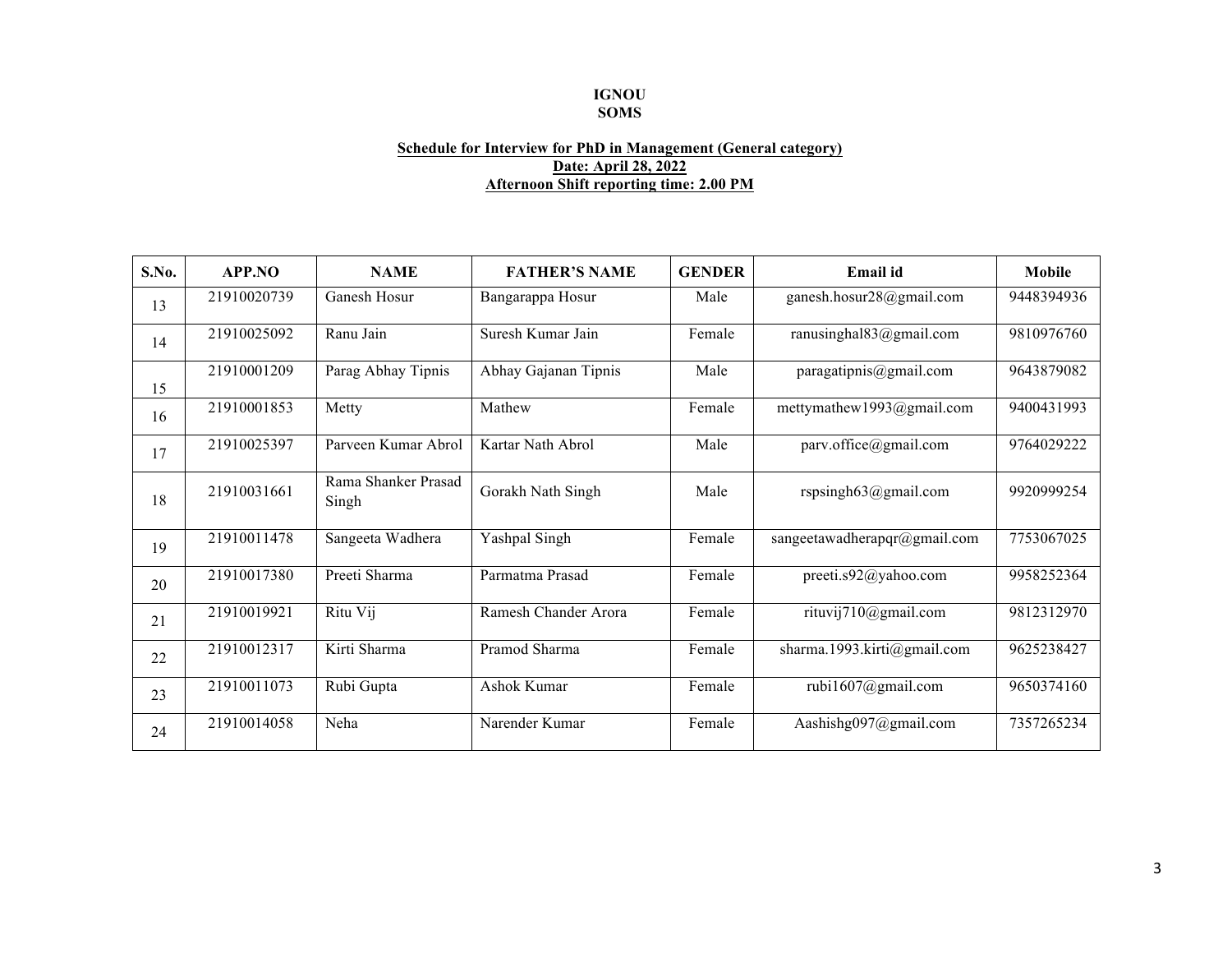#### **IGNOU SOMS Schedule for Interview for PhD in Management (OBC(NCL category) Date: April 29, 2022 Morning Shift reporting time: 10.00 AM**

| S.No | APP.NO      | <b>NAME</b>                 | <b>FATHER'S NAME</b> | <b>GEND</b><br>ER | Email id                    | Mobile     |
|------|-------------|-----------------------------|----------------------|-------------------|-----------------------------|------------|
|      | 21910022720 | Rajat Dogra                 | Ramesh Dogra         | Male              | dograrajat99@gmail.com      | 8627835688 |
| 2    | 21910024275 | Garima Yadav                | Shyam Preet Yadav    | Female            | garimayadav190098@gmail.com | 8470883510 |
| 3    | 21910012108 | Sangeeta Kumari             | Ashok Mahto          | Female            | sangeeta.kush01@gmail.com   | 7209871795 |
| 4    | 21910021475 | Muhammed<br>Shafeeq P       | Unneenkutty P        | Male              | shafeeq4mail@gmail.com      | 8089592636 |
| 5    | 21910030201 | Shweta Saini                | Dayanand Saini       | Female            | sweta2465@gmail.com         | 8377848365 |
| 6    | 21910001651 | Arzoo Gupta                 | Hari Krishn Gupta    | Female            | aarzoogupta08@gmail.com     | 0912517331 |
| 7    | 21910026575 | Kumari Neha                 | Upendra Prasad       | Female            | neha36582@gmail.com         | 9708299311 |
| 8    | 21910007247 | <b>Bimal Kumar</b><br>Gupta | Laxmi Narayan Gupta  | Male              | gupta.bimalkumar@gmail.com  | 9230894948 |
| 9    | 21910009893 | Rohit Gupta                 | Dinesh Chand Gupta   | Male              | rohitguptafms@gmail.com     | 9451851051 |
| 10   | 21910006555 | Ashis Chhoker               | Pherum Singh         | Male              | ashis.chhoker@gmail.com     | 7065852208 |
| 11   | 21910021005 | Prabhjinder Singh<br>Aulakh | Tehal Singh          | Male              | prabhjinderaulakh@gmail.com | 9915805833 |
| 12   | 21910009028 | Richa Jaiswal               | Pradeep Jaiswal      | Female            | richa.95jais@gmail.com      | 8739082882 |